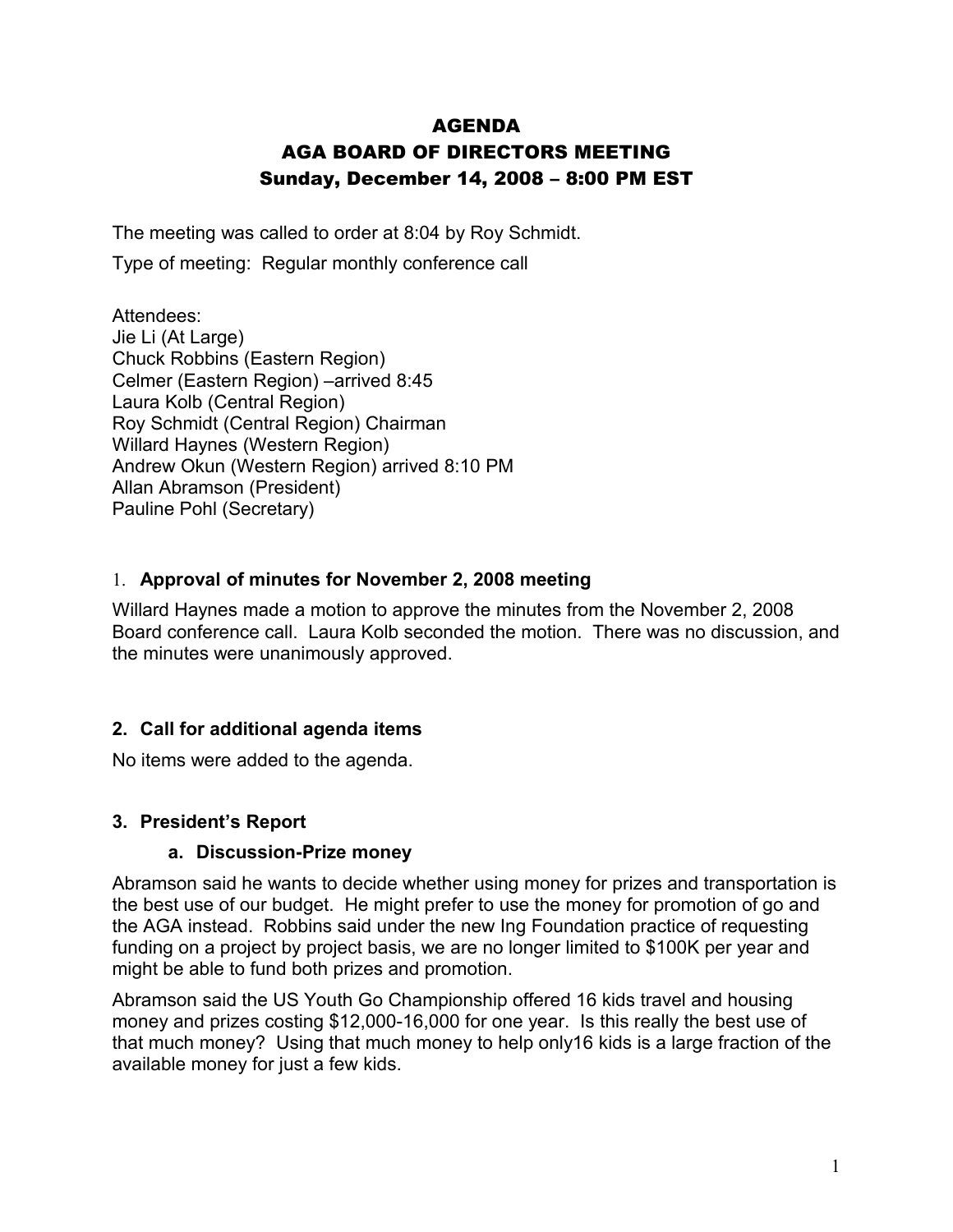Jie Li asked for a list of how much money is being spent and on how many players are being helped. Robbins suggested involving the Ing Foundation in the conversation, asking whether we need to reduce spending on prizes to get more money for promotion of go.

Mr. Yang of the Ing Foundation has expressed a dislike for spending his grants on prize money and travel expenses for only a few players.

Okun asked if we have another way to help kids play go other than offering prize money. Abramson said starting clubs in schools is a high priority. Abramson thinks bringing Chinese teachers to the schools is a great idea. They may teach many students during their three-month visit. The airfare for one teacher helps a lot of children.

## **b. Discussion-Board Duties**

Abramson suggested that Board members call chapter representatives periodically both to improve AGA-chapter relations and to get some ideas.

Robbins said he talks to about 15 chapter representatives per month. Okun said he thinks he can call each club once per year. Robbins suggested that Allan provide some questions he wants answered so there can be a focused conversation.

## c. **Discussion-Rating Qualifier Games Played on the Internet**

Abramson asked the Board members whether they would be in favor of allowing internet playing for professional/strong player tournament qualifying events. Okun offered to make a motion that we allow internet play. Abramson said he's not ready for that step yet, he is just looking for feedback at this time. Jie Li said he is in favor of allowing rated internet games. Schmidt said that the qualifier games played by strong players on the Internet are equal in quality to over-the-board games because of the stakes the players have in the outcome of the games. Schmidt also suggested the use of arbiters at each end of such matches to ensure fair play. Abramson said that web cameras with microphones could help ensure honesty, so there wouldn't need to be as many referees. Abramson said he doesn't expect people to cheat, but wants to make sure people feel confident that nothing bad is going on. He said before making any decisions about allowing rated internet games, he'd like to run it past the general membership for comments.

## d. **Establish AGA Hall of Fame for 25th Congress?**

Abramson said he thinks the idea of an AGA Hall of Fame is overdue. It would reside on the website. He would like to have Mr. Yang and Mr. Ing high on the list of potential inductees. Haynes asked how this differs from the Lasker award. Robbins added that there is already the Nakayama award. Robbins suggested it should be automatic that anyone who has already received those awards would qualify for charter entry into the Hall of Fame. There have been two Nakayama winners and 4 or 5 Lasker award winners so far. Robbins said we should also have a web page dedicated to the life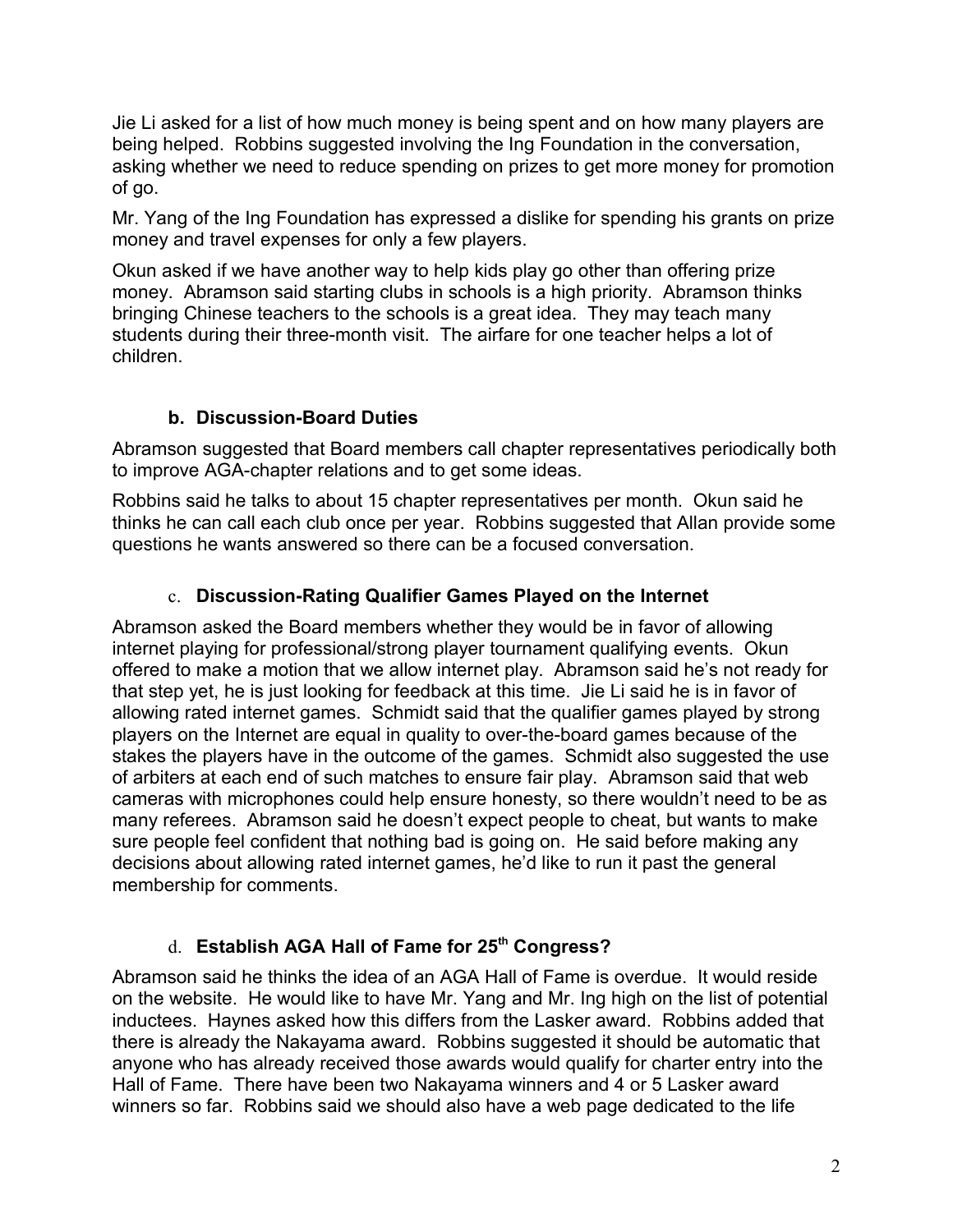members to encourage more of those. The board enthusiastically encouraged Abramson to develop this idea further.

## **e. Information-Go Camps**

Abramson reported that he has been approached by the Korea Amateur Baduk association requested two-week summer go camps to make it worth their time to send groups of children to the US. Todd Heidenreich said he could arrange to have a twoweek camp this summer. Jie Li suggested giving attendees the option of staying for either of the two weeks or for both weeks. Haynes said the camps were established originally to help US children improve and wondered whether focusing on Asian students would reduce space for US kids. Abramson asked the Board if they thought bringing Asian kids would reduce opportunities for U.S. kids. Robbins said it would increase cultural exchange opportunities. Abramson said he thinks the number of teachers would increase as the number of attendees increases. Okun said Jie Li's suggestion that some people could come for a whole two week camp while others could come just for the first week or the second week is similar to how other summer camps operate. Okun thinks the addition of another week and Asian kids would add to the experience for US kids.

# **f. Information-International Representation Policy**

Abramson reported that Phil Waldron's revised International Representation Policy is out for comments. He has asked that comments be submitted by the end of December.

Abramson has received one response so far. (From Thomas Hsiang who liked the revised policy)

## **g. Information-Communicating with Members**

Abramson reported he is working on the first President's report to members. He wants to encourage volunteers by describing potential projects. It will be periodic, but not so much as to feel like SPAM. The first one should be out within two weeks.

End of President's report.

# **4. Old Business**

## **a. Revision of selection procedures for international representatives**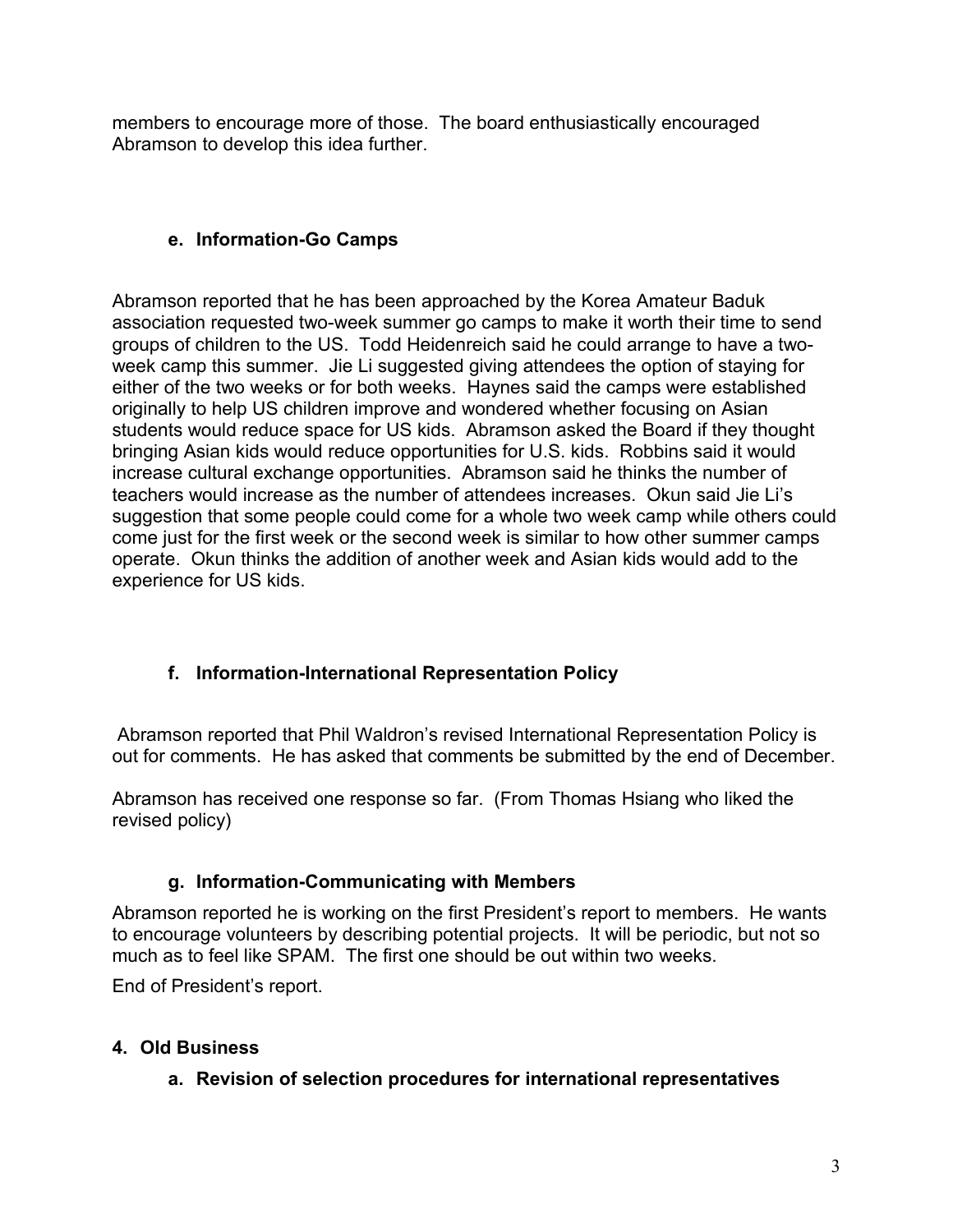Schmidt reported that Phil Waldron has asked for Board input on the revised procedures for international representation. There were two parts to the revision. The first part, the qualifications of participants, was a policy document and would be voted on by the Board as policy. The second part, the selection procedures, is an administrative document. Although the Board might express its approval of the document, there won't be a formal vote as there is for policy. Since the revised procedures are still being circulated for comments, Schmidt suggested delaying Board action until next meeting.

Okun made a motion to table discussion until the next meeting. Haynes seconded the motion, which passed unanimously.

#### **5. New Business**

#### **a. Membership card upgrade**

Celmer had previously suggested upgrading the quality of the membership card. He thinks a plastic or laminated card would be better.

Robbins said he researched equipment. For \$1000-\$3000 you can get a machine to print on plastic. Each card would cost \$.25 to \$.75 depending on how many you buy.

Okun suggested that there are companies that will contract to produce the cards, saving us the expense (and labor) of using our own machine. Abramson said he likes this option better and said he will pursue this idea and report back to the Board next month.

## **b. Enhanced chapter services**

Schmidt said the Houston Go Club is offering services to its members that the AGA should already be providing. He asked the Board, "Should we partner with the Houston club?"

Robbins suggested getting AGA webmaster, Steve Colburn on one of our conference calls to see if he can provide the same services for less money.

Abramson said this is a difficult question, because the money that is being charged makes the Houston club a vendor, which we have policies about. For example we don't endorse specific vendors or their services.

## **c. Pro issues**

## **i. Playing fees**

At the Portland Congress, a small group met with professionals to discuss issues. One issue that came up was when professionals go to invitational tournaments they give up teaching fees they would otherwise earn. Jie Li said they are already getting paid to play in tournaments. Schmidt said they would like to be paid more just for showing up and